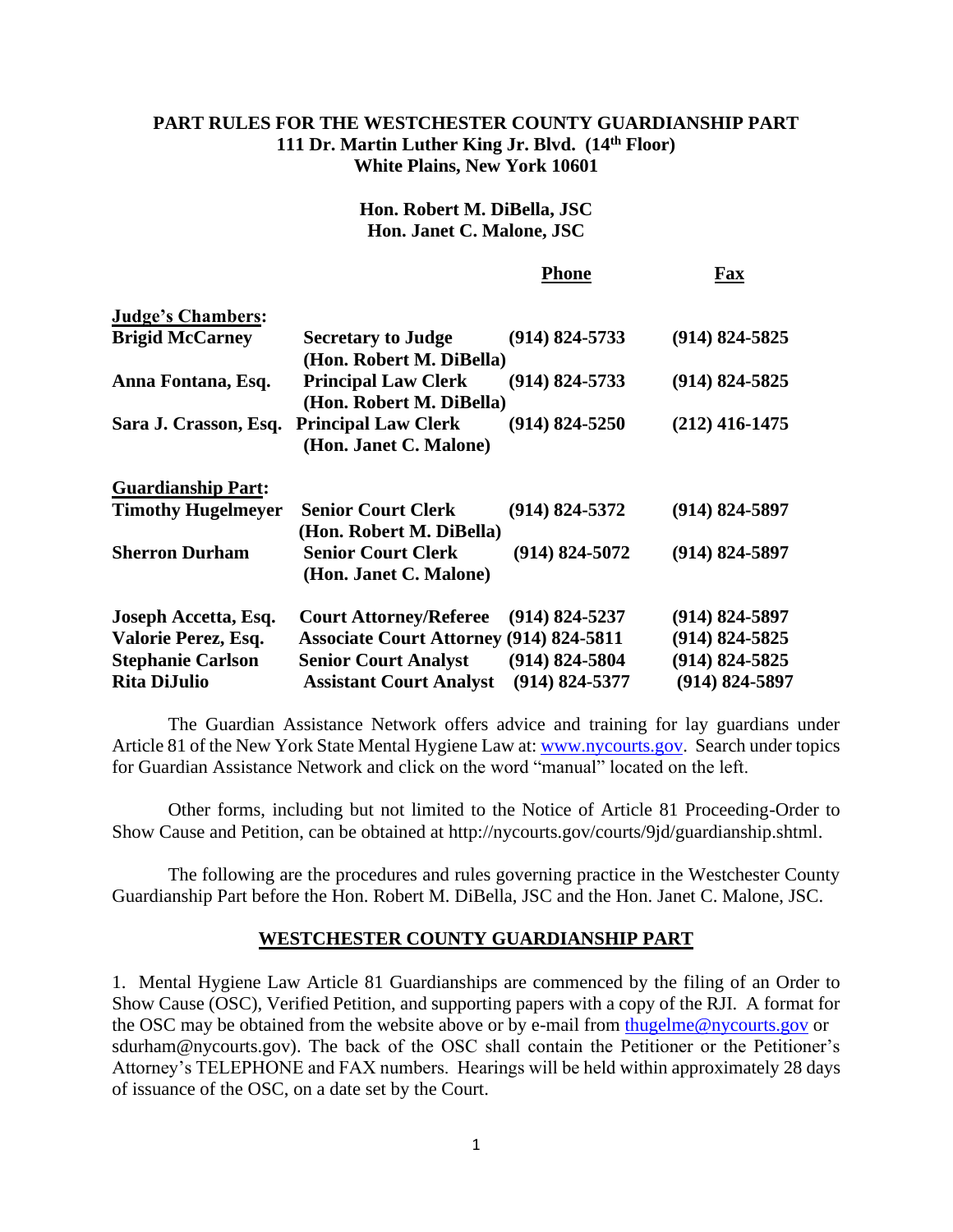2. All post-judgment applications shall be filed with the County Clerk and noticed to all interested parties set forth in the Findings of Fact, Conclusions of Law and Judgment. **Note:** All post-judgment applications before Judge Malone shall be commenced by Order to Show Cause unless otherwise directed by the Court.

3. Proof of service must be filed with the Court on or before the return date of all motions and petitions.

4. Special Accommodations: If any party needs special accommodations (e.g. assisted listening device(s); accommodations under the Americans with Disabilities Act) counsel or the self-represented party shall notify the Part Clerk so that timely arrangements can be made.

5. Interpreters: In the event a sign or spoken language interpreter is required at any stage of the litigation, counsel or the self-represented party shall notify the Part Clerk so that timely arrangements can be made.

6. All filings and correspondence must contain the assigned Index Number, Judge's name (if known), and, if applicable, the return date.

7. All non-administrative issues requiring action by the Court **(**Judge Malone**)** shall be addressed to the Honorable Janet C. Malone by letter faxed to (212) 416-1475 unless otherwise directed. **PLEASE DO NOT EMAIL JUDGE MALONE DIRECTLY.**

8. All proposed Findings and Judgments shall follow the court form, which may be obtained from the court website or the Part Clerks **(**e-mails: [thugelme@nycourts.gov;](mailto:thugelme@nycourts.gov) sdurham@nycourts.gov) and be submitted within seven (7) days from receipt of the transcript, or as otherwise directed by the Court. The proposed Findings and Judgment shall be served on all interested parties and filed with Notice of Settlement.

**Note:** The proposed judgment, if known, **must** contain the proposed Guardian's name, address and phone number.

**Note:** All proposed judgments submitted to the Court that reference a Part 36 appointee must include the following fiduciary language:

ORDERED AND ADJUDGED, that pursuant to 22 NYCRR §36.1, all appointees shall be subject to Part 36 of the Rules of the Chief Judge; and it is further

ORDERED AND ADJUDGED, that upon receipt of this Judgment and UCS Form 872 (Notice of Appointment and Certification of Compliance), all appointees shall complete, execute and return the UCS Form 872 to the Fiduciary Clerk; and it is further

ORDERED AND ADJUDGED, that by accepting this appointment any appointee certifies that he/she is in compliance with Part 36 of the Rules of the Chief Judge (22 NYCRR 36), including but not limited to, Section 36.2(d) ("Limitations on appointments based on compensation"), and if the appointee is disqualified from receiving an appointment pursuant to the provisions of Part 36, the appointee shall notify the appointing Judge forthwith; and it is further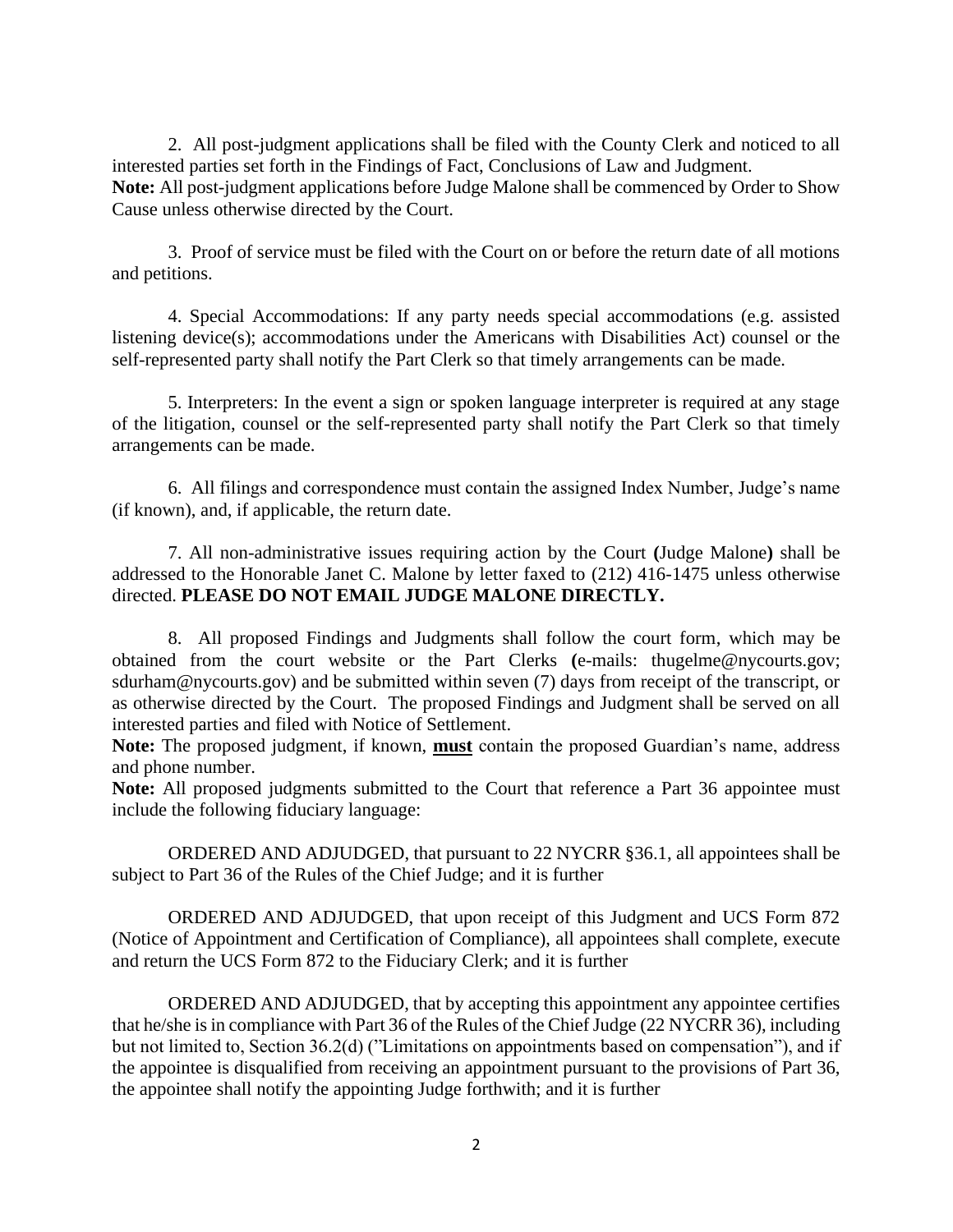ORDERED AND ADJUDGED, that by accepting an appointment the appointee certifies he/she is familiar with the duties and responsibilities and has experience in such area, and is fully capable and prepared to assume those duties and responsibilities which are commensurate with his/her abilities; and it is further

ORDERED AND ADJUDGED, that attorneys or support staff in any of the appointee's office may perform tasks under the appointees' direct supervision [unless otherwise directed by the court], but all substantive appearances and reports must be performed and/or created by the appointees; and it is further

9. All decisions, orders and judgments shall be served by the movant on all counsel, Guardian(s), Court Examiner, and interested parties within 10 days of the date of the decision, order and judgment, unless otherwise directed by the Court.

10. No discovery motions shall be allowed without prior permission of the Court. The CPLR is the governing procedure for all motions. Discovery shall not be permitted except under unusual circumstances.

11. All requests for unsealing sealed Guardianship matters (*see,* MHL § 81.14) must be made by way of Order to Show Cause.

12. Cross-Petitions are not to be filed without permission of the Court (Judge Malone).

13. All adjournments require specific permission of the Court, and counsel must first seek the consent of all other counsel before making any such request. Due to statutory dictates, it is the policy of the Part that only one (1) brief adjournment of a scheduled hearing date may be requested. The party who requests the adjournment must submit a letter to the Court, on notice to all counsel, indicating whether the adjournment is on consent of all other counsel and noting the unavailability of any of the attorneys so that the Court may select a new date. Once notified, the requesting party will be responsible to notify all other parties.

**Note:** Any party, attaching the adjournment letter to an e-mail before Judge Malone shall confirm that such request has been received by Chambers.

14. Upon completion of the hearing, all individuals appointed by the Court shall comply with Part 36 of the Rules of the Chief Judge and file, when appropriate, a Statement of Approval of Compensation (UCS form 875 - with items 1 through 13 completed) along with their detailed Affidavit of Services.

15. Petitioner's counsel shall assist the proposed Guardian in completing their educational requirement and obtaining the Commission to act as Guardian from the County Clerk. The Commission must be obtained within 15 days of the signing of the Judgment.

16. Any request for fees must be accompanied by a detailed affirmation of services with an itemized billing sheet and hourly rate(s) and a copy of the Retainer, if applicable. The request for attorney's fees must be approved by the Court prior to any payment being made.